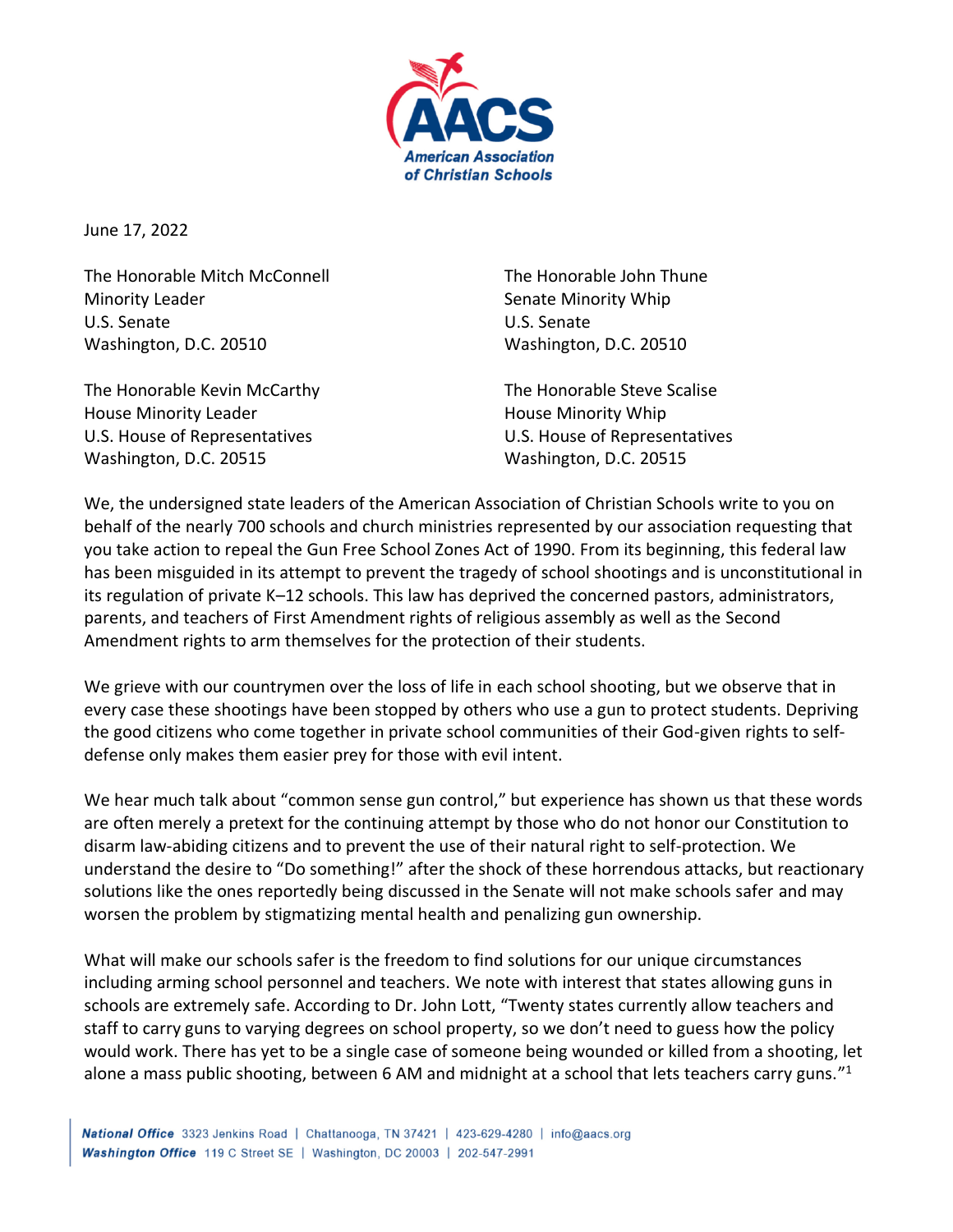Since the law's passage, twenty-five states have passed constitutional carry laws; but in these states, many are still prohibited from exercising this right on our private school campuses. So, we ask you to repeal the federal prohibition which prevents schools from exercising their own best judgments on arming school personnel. We ask you to return these decisions to local and state legislatures and to the local constituents most affected by these decisions. This is a solution that is in the best interests of our school communities and will be an action you can take that allows us to provide the safety and security we all desire for our school children.

Respectfully,

The State Leaders of the American Association of Christian Schools

Pastor Richard D. Callahan, President Dr. Joe Haas Dr. Joe Haas, Executive Director President, Freedom to Learn North Carolina Christian School Association





Dan Mauldin, D.D., President **Pastor Douglas B. Wright, President** Brian Gottschall, Executive Director Dan Zacharias, Executive Director



New Mexico Association of Christian schools Old Dominion Association of Church Schools





Mark French, Executive Director **Alan Hodak, Executive Director** 



Pastor Robert J. Kurtz, President **Dr. Timothy Schmig, Executive Director** Buckeye Christian School Organization Michigan Association of Christian Schools



Christian Schools of Arizona Minnesota Association of Christian Schools

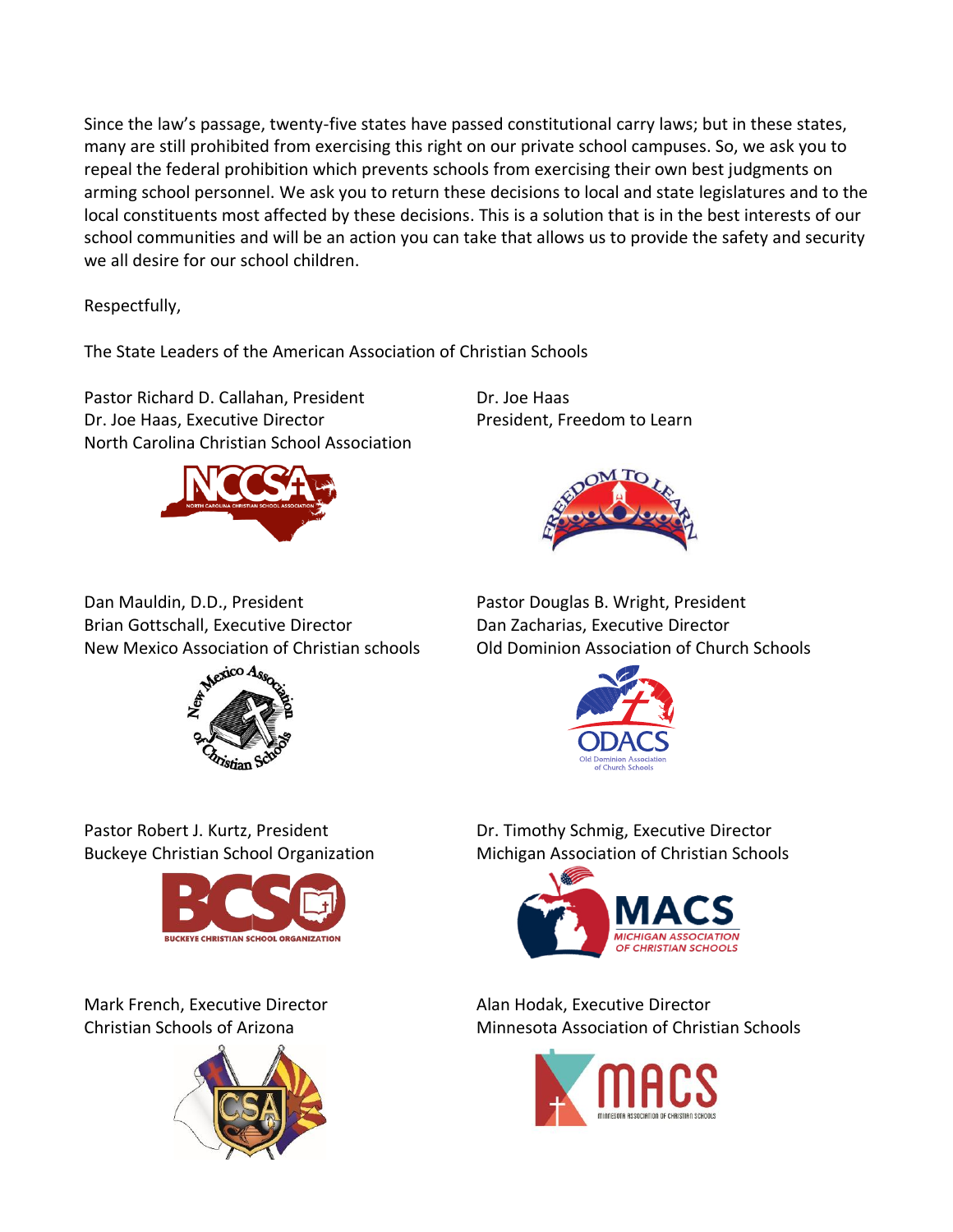Matt Ticzkus, Executive Director Mark McVey, Executive Director Mid-South Association of Christian Schools Illinois Association of Christian Schools





David Brock, President **Huey Mills**, President Shannon Steuerwald, Executive Director **Edward Earwood, Executive Director** Golden State Association of Christian Schools South Carolina Association of Christian Schools



Bryan Wilson, Executive Director Seth Robinson, President Maryland Association of Christian Schools Arkansas Christian School Association





Bob Loggans, President **Randy Scallions**, Executive Director

**Wisconsin Association** Christian Schoo

Wisconsin Association of Christian Schools Tennessee Association of Christian Schools Bluegrass Association of Christian Schools



B. Tod Brainard, President Michael Bryant, Ed. D., Executive Director

Sunshine State Association of Christian Schools Georgia Association of Christian Schools